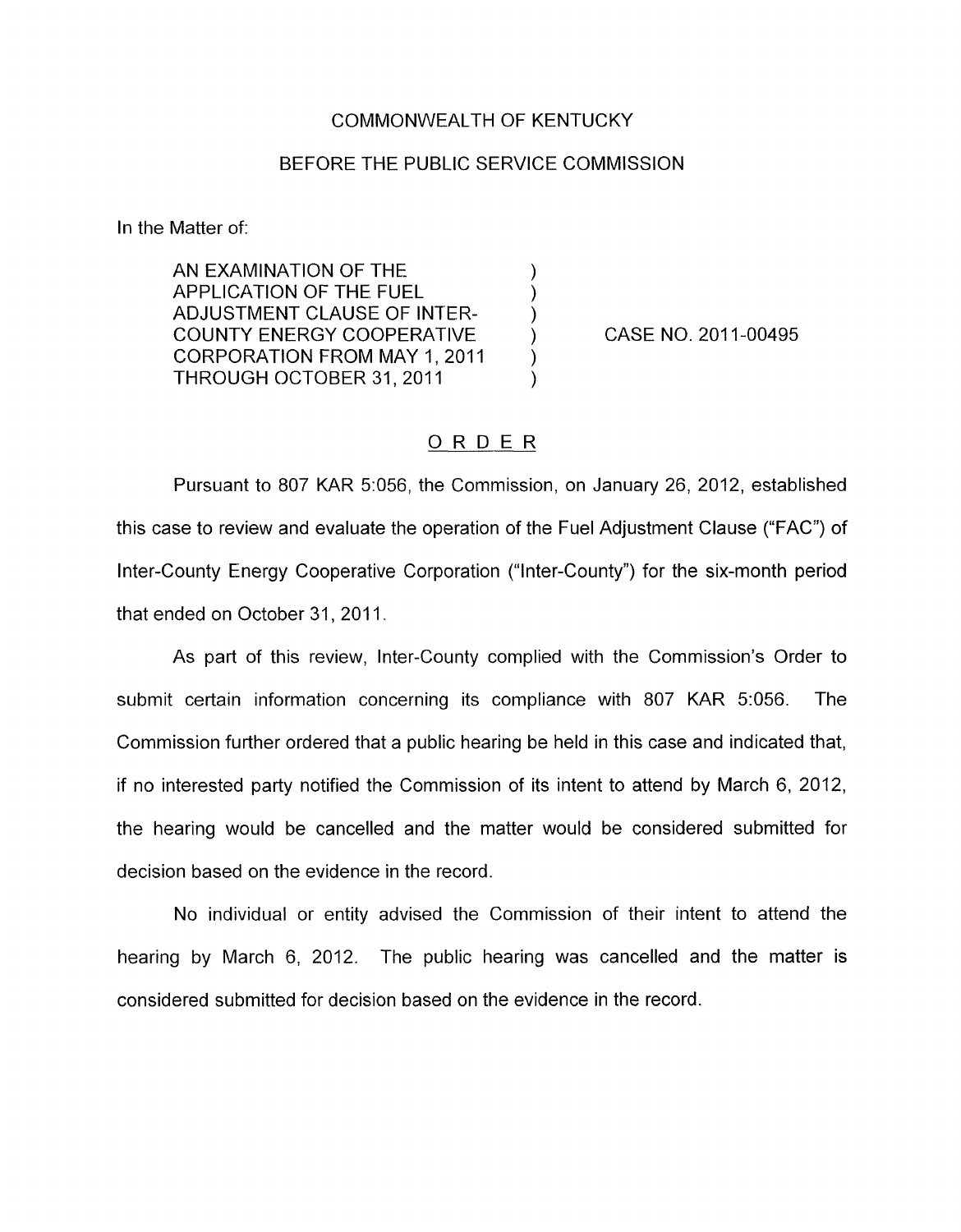The Commission, having considered the evidence in the record and being otherwise sufficiently advised, finds no evidence that Inter-County has improperly calculated or applied its FAC charge.

IT IS THEREFORE ORDERED that the charges and credits applied by Inter-County through the FAC for the period May 1, 2011 through October 31, 2011 are approved.

By the Commission



ve Director  $\vert \vert \vert$ 

Case No. 2011-00495